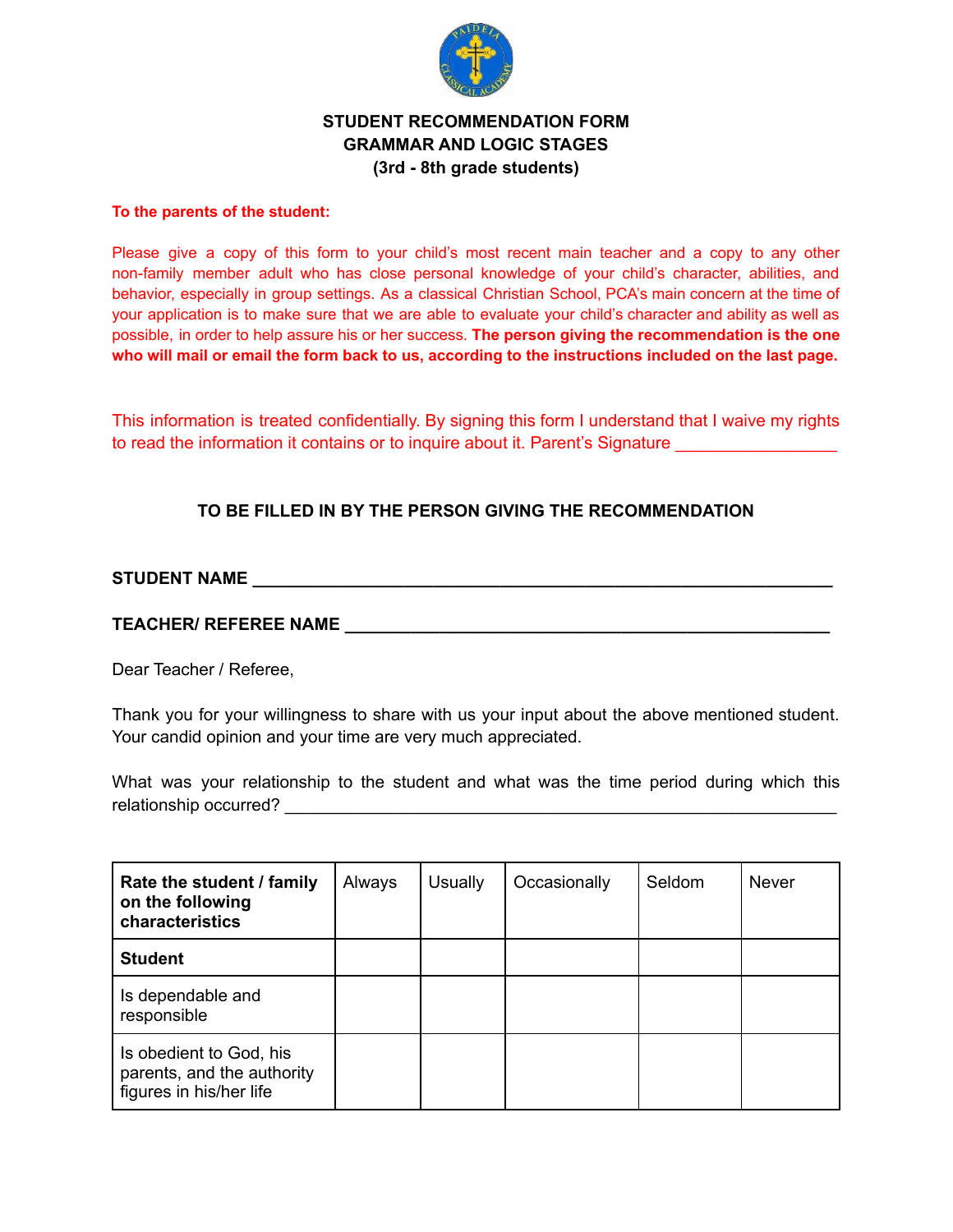

| Rate the student / family<br>on the following<br>characteristics                                                                           | Always | <b>Usually</b> | Occasionally | Seldom | <b>Never</b> |
|--------------------------------------------------------------------------------------------------------------------------------------------|--------|----------------|--------------|--------|--------------|
| Is a positive role model for<br>his/her peers,<br>academically, disciplinary,<br>and societally.                                           |        |                |              |        |              |
| Expresses him/herself<br>well, both orally and in<br>writing, demonstrating the<br>ability to grasp ideas and<br>develop his/her thoughts. |        |                |              |        |              |
| Works well independently,<br>accomplishing tasks and<br>assignments with little<br>supervision                                             |        |                |              |        |              |
| Establishes good rapport<br>with his/her peers                                                                                             |        |                |              |        |              |
| Manifests good initiatives<br>and motivations                                                                                              |        |                |              |        |              |
| Uses good judgment<br>when making decisions<br>and acts with maturity                                                                      |        |                |              |        |              |
| <b>Student's Family</b>                                                                                                                    |        |                |              |        |              |
| Participated in school<br>activities and events                                                                                            |        |                |              |        |              |
| Maintained an honest,<br>open communication with<br>the student's teachers and<br>staff                                                    |        |                |              |        |              |
| If issues appeared, worked<br>as a team with the school<br>in order to solve them in<br>the best interest of the<br>student                |        |                |              |        |              |
| Volunteered time, treasure,<br>and talent                                                                                                  |        |                |              |        |              |
| Manifested a desire to see<br>the school grow, being                                                                                       |        |                |              |        |              |